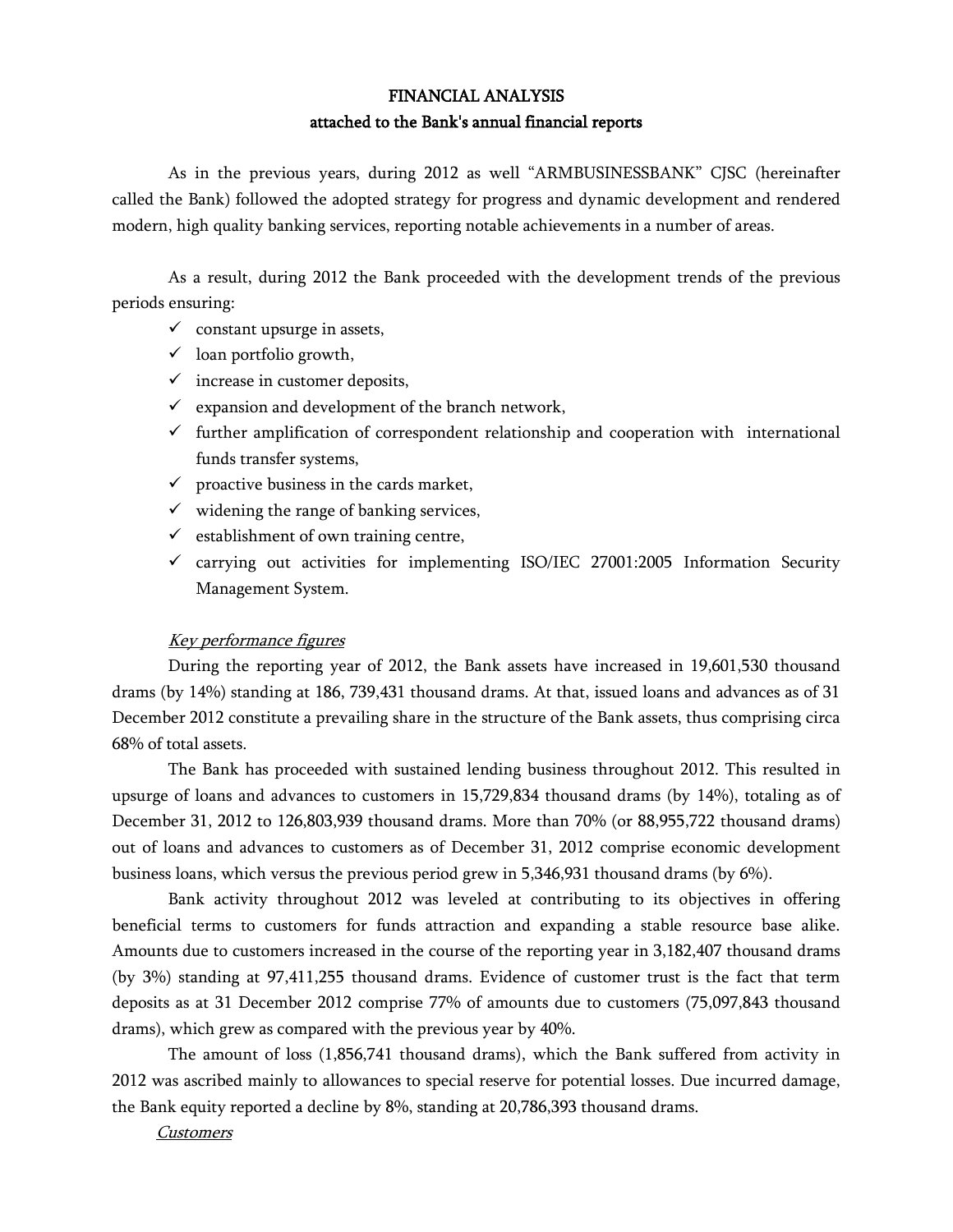As ever, the Bank activities in 2012 were focused on improving the quality of customer service and satisfaction of customer requirements, as evidenced by a significant growth of client base. The number of customers as at December 31, 2011 totalled to 58,997 while by the end of the reporting year 2012 the Bank has already serviced 70,347 clients, out of which 67,718 are individuals and 2,629 are legal entities.

#### Branch Network

As part of expanding the geography of its services and in order to make rendered services accessible to a larger circle of customers, the Bank pursues the policy of not only enlarging the branch network but also improving the quality of service in branches. During the reporting period the Bank opened 3 branches: "Sebastia" and "Kanaker" branch-offices in Yerevan and the third "Dilijan" branch-office in Dilijan. "Stepanakert" branch-office in Stepanakert changed its registered address.

In total, as of 31 December 2012, the Bank has 31 branches; 12 out of them are located in Yerevan,  $12$  – in the regions of Armenia, and  $7$  – in NKR.

Also in 2012 the representative office of ARMBUSINESSBANK was registered in Beirut, Lebanon.

#### Money Transfers and Correspondent Relations

 The Bank expands the volume and geography of money transfers year by year through the establishment of correspondent relationship with resident and non-resident banks, affiliation to local and international payment systems and the amplification of branch network.

During 2012, the Bank persisted in making international money transfers via MONEY GRAM, ANELIK, and BISTRAYA POCHTA ("Express Mail") money transfer systems. In addition, new collaboration agreements were signed with COINSTAR, Ria, UNISTREAM and Intelexpress international money transfer systems.

Like in the previous years, in 2012 as well the Bank sought to expand correspondent relations with non-residents, and correspondent accounts with Bank of Georgia (Georgia, Tbilisi) and Raiffeisen Bank International AG (Austria, Vienna) were opened.

As at 31 December 2012, the Bank has correspondent relationship with 32 banks, 21 out of which are nonresidents.

#### Loan Programs

In order to further expand the scheme manifolds of loans to customers and afford for most accessible and available lending conditions for them, the Bank proceeded to collaborate during 2012 with a number of prestigious organizations within the scope of lending programs. The year was also marked with the celebration of "Loan Portfolio Guarantee Agreement" and "Memorandum of Understanding" within the framework of "Enterprise Development and Market Competitiveness (EDMC) Program" with US Agency for International Development (USAID).